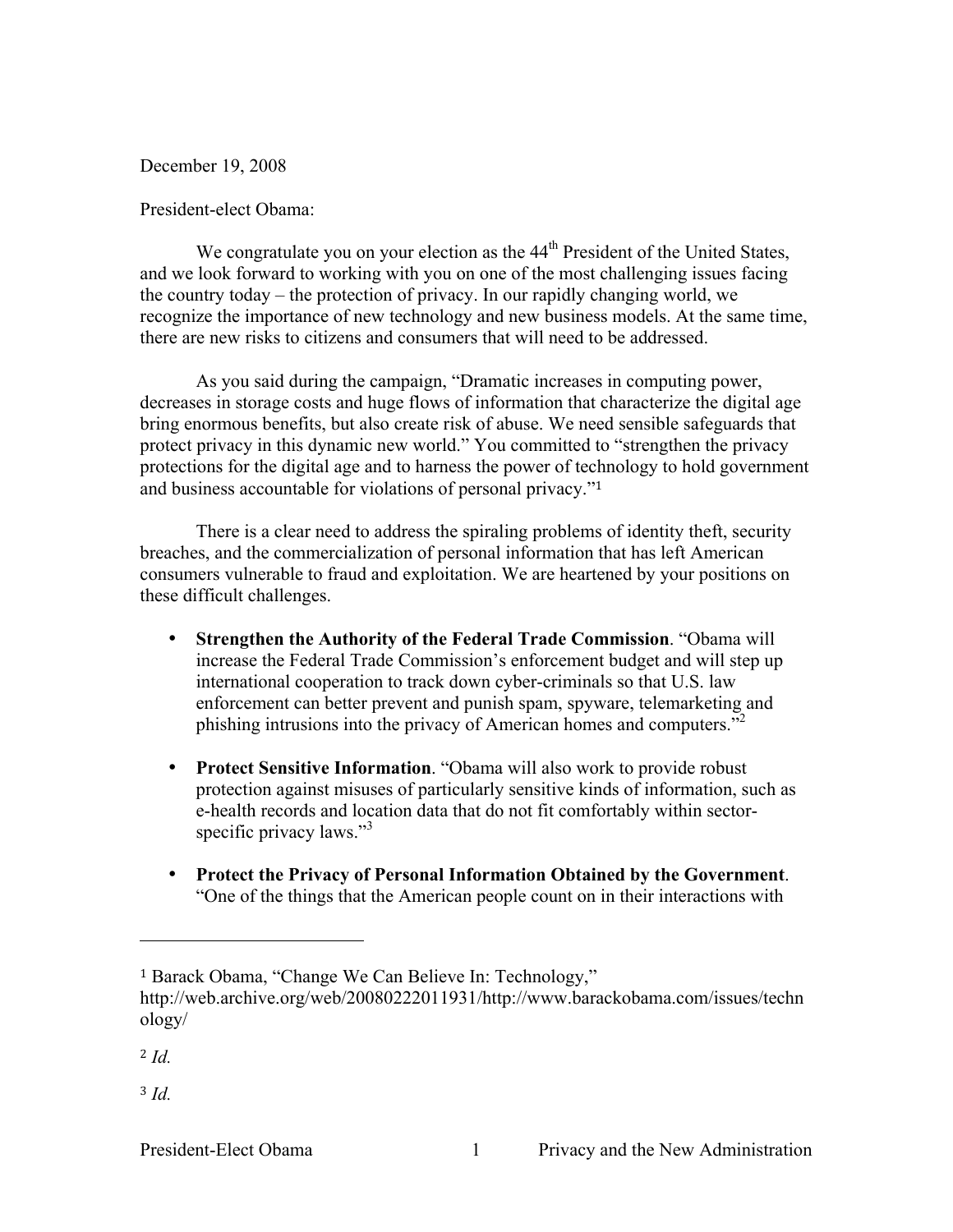any level of government is that if they have to disclose personal information, that it will stay personal and stay private."<sup>4</sup>

- **Respect the Confidentiality of Medical Information.** As you said during the debates, only a patient "in consultation with their doctor, family, and clergy" should make difficult medical decisions <sup>5</sup>
- **Ensure that Businesses Protect Consumer Privacy.** "Invasions of privacy should not be tolerated." The Protect Taxpayers Privacy Act that you sponsored would prohibit the disclosure of tax return information by tax return preparers to third parties.<sup>6</sup>
- **Ensure that Homeland Security Databases are Used Only for Limited Purposes.** "To ensure that powerful databases containing information on Americans that are necessary tools in the fight against terrorism are not misused for other purposes, Barack Obama supports restrictions on how information may be used and technology safeguards to verify how the information has actually been used."<sup>7</sup>
- **Allow States to Innovate and Develop Legislative Solutions**. As you recently explained to the state governors, "A single courageous state may, if its citizens choose, serve as a laboratory."8 It is vital that states have the freedom to respond to emerging privacy challenges and that weak national laws not preempt stronger state safeguards.

We are also inspired by your commitment to change the politics of Washington and to select people for public office who are not captive to private interest, to close "the revolving door between government and industry" and to reverse the "privileged access

<sup>4</sup> Obama urges inquiry into passport snooping, CNN (March 21, 2008), http://us.cnn.com/2008/POLITICS/03/21/obama.passport/index.html#cnnSTCVideo

<sup>5</sup> Obama on Constitutional Right to Privacy, http://epic.org/redirect/110708\_Obama\_CNN\_DebatePrivacy.html

 $6$  Senator Obama, sponsor,  $109<sup>th</sup>$  Congress, S. 2494, the Protect Taxpayer Privacy Act, available at http://thomas.loc.gov/cgi-bin/bdquery/z?d109:s.02494:

<sup>7</sup> *Id*., *note 1 supra*

<sup>8</sup> President-elect Obama, statement, *President-elect Obama and governors tackle the economy*, available at

http://change.gov/newsroom/entry/president\_elect\_obama\_and\_governors\_tackle\_the\_ec onomy/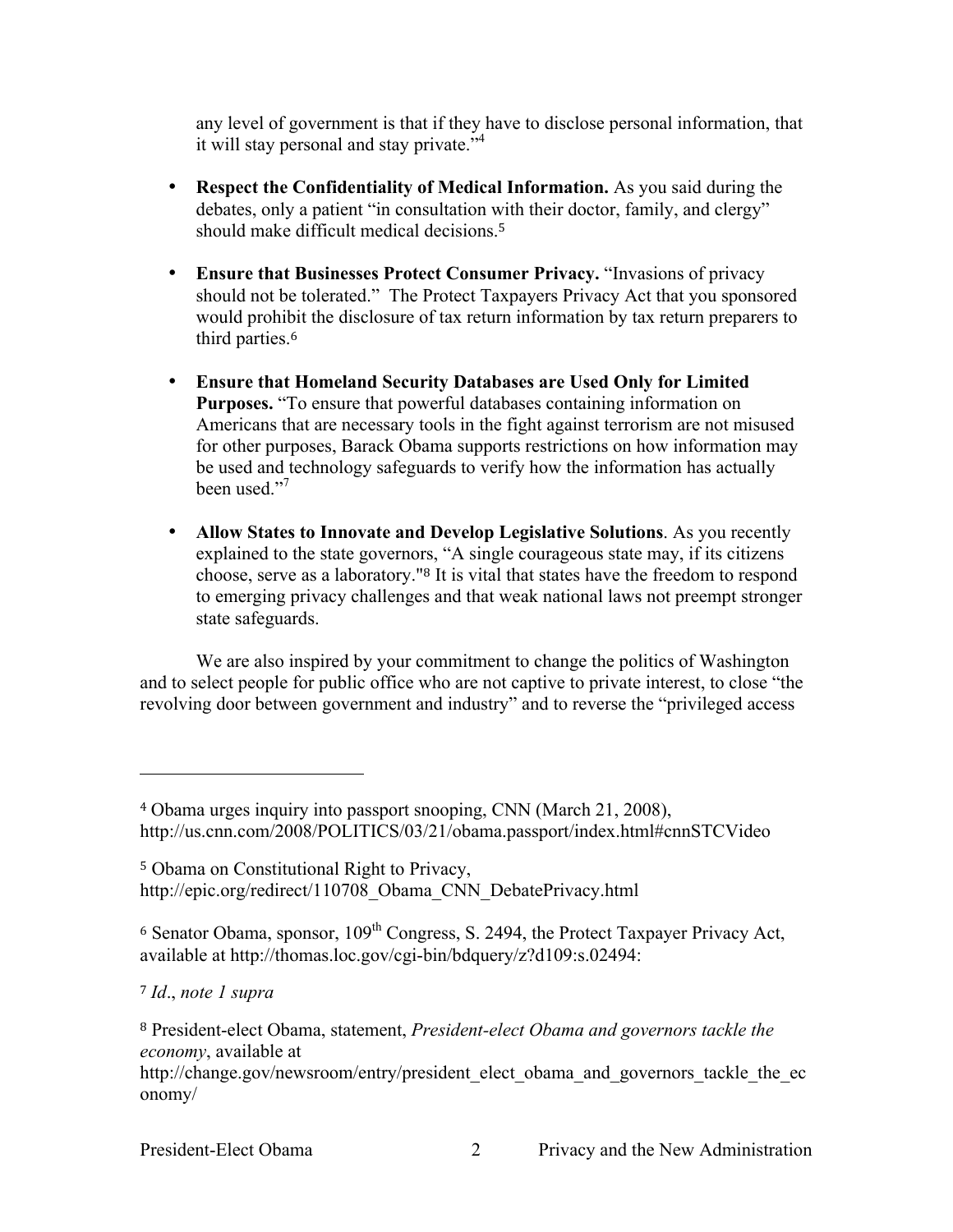to inside information-all of which have led to policies that favor the few against the public interest."9

There is an enormous opportunity to realize the benefits of new technology and to safeguard the values that make us free and sustain our democracy. We look forward to working with your administration and the leaders you select for the government agencies on these important challenges.

Sincerely,

Lillie Coney Electronic Privacy Information Center (EPIC)

Gil Mileikowsky, MD Alliance for Patient Safety

Laila Al-Qatami American-Arab Anti-Discrimination Committee

Mary Alice Baish American Association of Law Libraries

Lynne Bradley American Library Association

Tom DeWeese American Policy Center

Prudence S. Adler Association of Research Libraries

Mark D. Agrast Center for American Progress Action Fund

Chip Pitts Bill of Rights Defense Committee

Jeff Chester Center for Digital Democracy

J . Bradley Jansen Center for Financial Privacy and Human Rights

<sup>9</sup> *Id., note 1 supra.*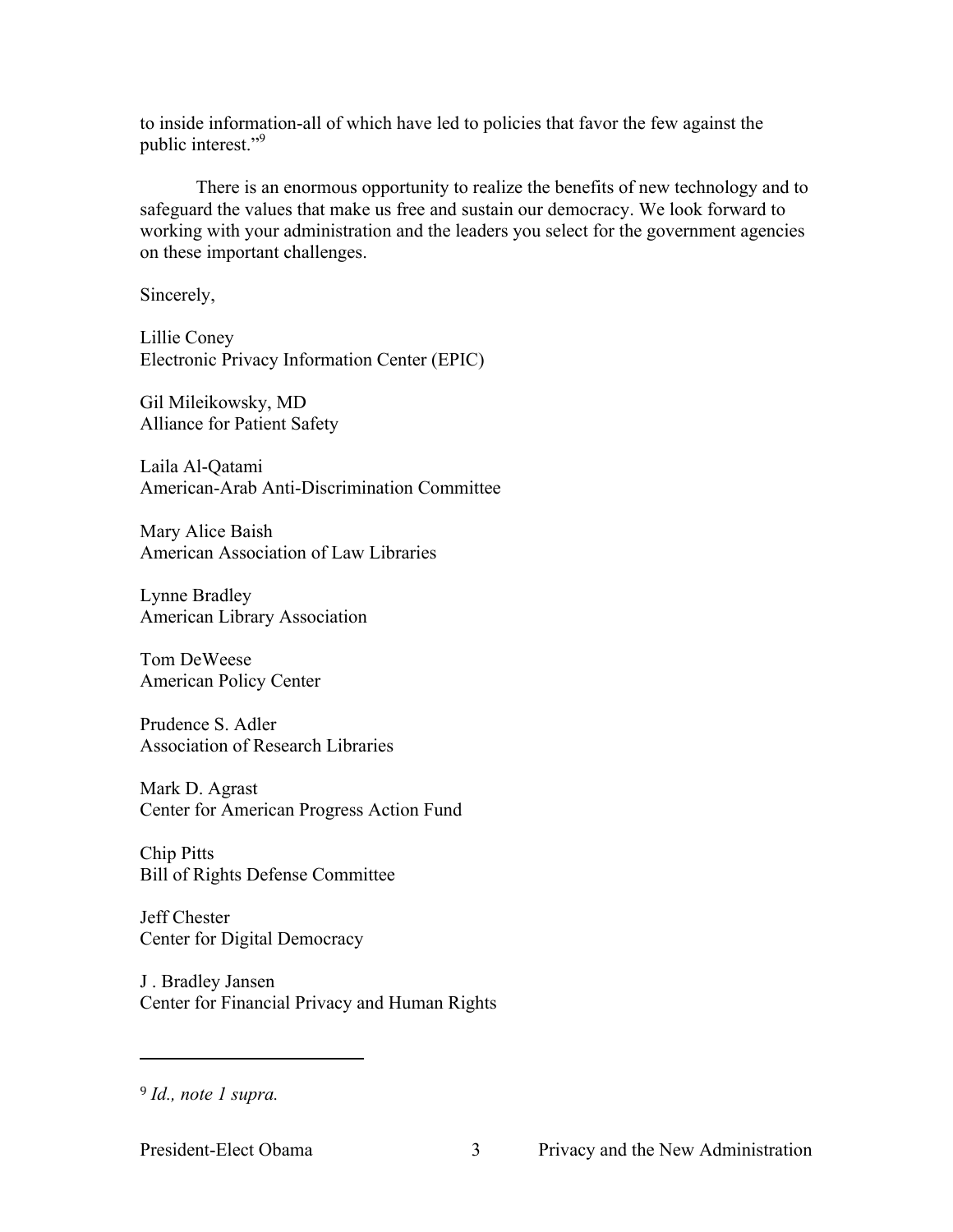Doug Bandow Citizen Outreach Project.

Linda Sherry Consumer Action

Susan Grant Consumer Federation of America

Pamela Banks Consumers Union

Marcia Hofmann Electronic Frontier Foundation

Sue Udry Defending Dissent Foundation

Mike Stollenwerk Fairfax County Privacy Council

Mark Cohen Government Accountability Project

Jaimee Napp Identity Theft Action Council of Nebraska

David Blau Libertarian Party of Massachusetts

Michael D. Ostrolenk Liberty Coalition

James Landrith The Multiracial Activist

Dr. Deborah Peel Patient Privacy Rights

Melissa Ngo Privacy Lives

Remar Sutton Privacy Rights Now Coalition